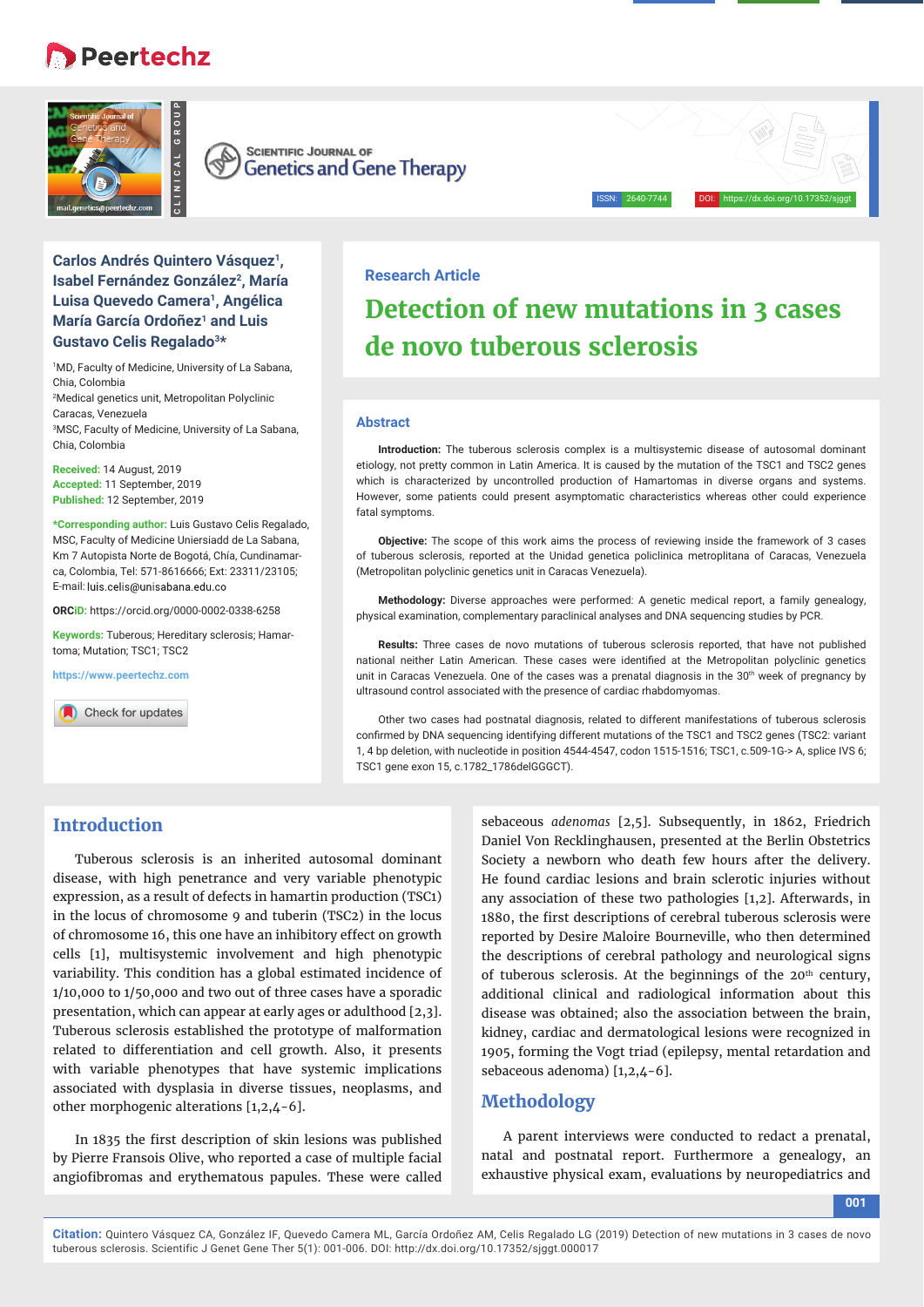ophthalmology with complementary paraclinical analyses such as nuclear magnetic resonance imaging (MRI), fetal echocardiogram and DNA sequencing.

### **Results**

## **Case 1**

Consisted of a patient who had a prenatal diagnosis at gestational period of 30<sup>th</sup> weeks, ultrasound doppler findings showed two radiopaque nodules suggestive of rhabdomyomas at the level of the left ventricle. This was product of IIIG, IA, the mother was 41 years old and father who was 47 years old, healthy, non-consanguineous couple. Without history of inherited genetic disease up to three generations (Figure 1), genetic amniocentesis 46 XX.

After a vaginal delivery, the newborn cried and breathed spontaneously, without cardiovascular complications during the natal and postnatal period. Afterward, a fetal echocardiogram was performed with oval images adhered to the left ventricular apical wall (Figure 2A) and free (Figure 2B), rounded and multiple, refractory ovoid images with ultrasound features of rhabdomyomas in the Apical right ventricle (Figure 2C). Those were without hemodynamic impact.

In the physical exam 21 days after being born evidenced a normocephalic, linear erythematous lesion at interciliary region, presence of cataract in the right eye, no dermal lesions



**Figure 1:** Patient family tree 1: Performd in prenatal control, without a family history of genetic disease in three generations (own elaboration).



**Figure 2:** Patients hearth outline: **A(A)** Left ventricular free wall lesion; **B(B)** left ventricular apex injury; **C(C)** Multiple lesions in right ventricular apex. **RA(AD)** right atrium; **LA(AI)** left atrium; **RV(VD)** right ventricle; **LV(VI)** left ventricle; **PT(TP)** pulmonary trunk; **RPA(TPD)** right pulmonary artery; **LPA(TPI)** left pulmonary artery; **CA (CA)** aorta; **RPV(VPD)** right pulmonary veins: **LPV(VPI)** left pulmonary veins; **SCV(VCS)** superior cava vein; **ICV(VCI)** inferior vena cava (own elaboration). **Figure 3:** Patient family map 2 (own elaboration).

were found also a neurological examination with normal limits according to age.

As a result, the clinical impressions of hamartosis and tuberous sclerosis were under study. The Nuclear magnetic resonance imaging in the skull such a MRI, electroencephalogram (EEG), assessment by neuropediatrics, abdominal, cerebral echocardiography, and molecular biology studies for tuberous sclerosis were ordered.

Fifty days after birth, a right phacoemulsification was performed with a 21.5 diopter lens. The patient showed a convulsive episode after that event, a skull MRI was performed 75 days after born with images corresponding to multiple subependymal nodules, hyperintense lesions in the white substance of T1, EEG with an asymmetry of frequencies and amplitude expense of the left temporal region, without paroxysmal abnormalities. A decision to start treatment was done with valproic acid. Other analyses, such as cerebral and abdominal echocardiography were performed without additional findings.

A new physical examination was performed 90 days after born, which reveals the appearance of multiple hypochromic maxims distributed throughout the body, with right lateralization. Ophthalmology made a new assessment that showed a cyclic membrane of the right eye after the phacoemulsification meriting vitrectomy via pars plana.

DNA sequencing studies were done seeking for mutations related to tuberous sclerosis. A TSC1 were found without deletions or duplications detected and no abnormal DNA sequences were identified, TSC2 with a disease-like DNA variant associated with mutation, with the presence of variant 1, 4 bp deletion, with nucleotide at position 4544-4547 codon location in 1515-1516, which confirms the patient diagnosis.

#### **Case 2**

A seven years old and seven months male patient with routinely control during pregnancy, delivery without complications full-term. The mother was 38 years IIG and healthy. The father with a history of epidermal cyst and infertility. They were neither a consanguineous couple nor probable neither remote without a history of the inherited genetic disease known up to three generations (Figure 3).

The Newborn obtained by cesarean, breathed and cried spontaneously at birth: His weight 3385 grams, size 52cm with a neonatal period without complications. No alterations at psychomotor development. At the time of the assessment, the patient was starting second grade of primary school, with adequate school performance according to his age.



**002**

**Citation:** Quintero Vásquez CA, González IF, Quevedo Camera ML, García Ordoñez AM, Celis Regalado LG (2019) Detection of new mutations in 3 cases de novo tuberous sclerosis. Scientific J Genet Gene Ther 5(1): 001-006. DOI: http://dx.doi.org/10.17352/sjggt.000017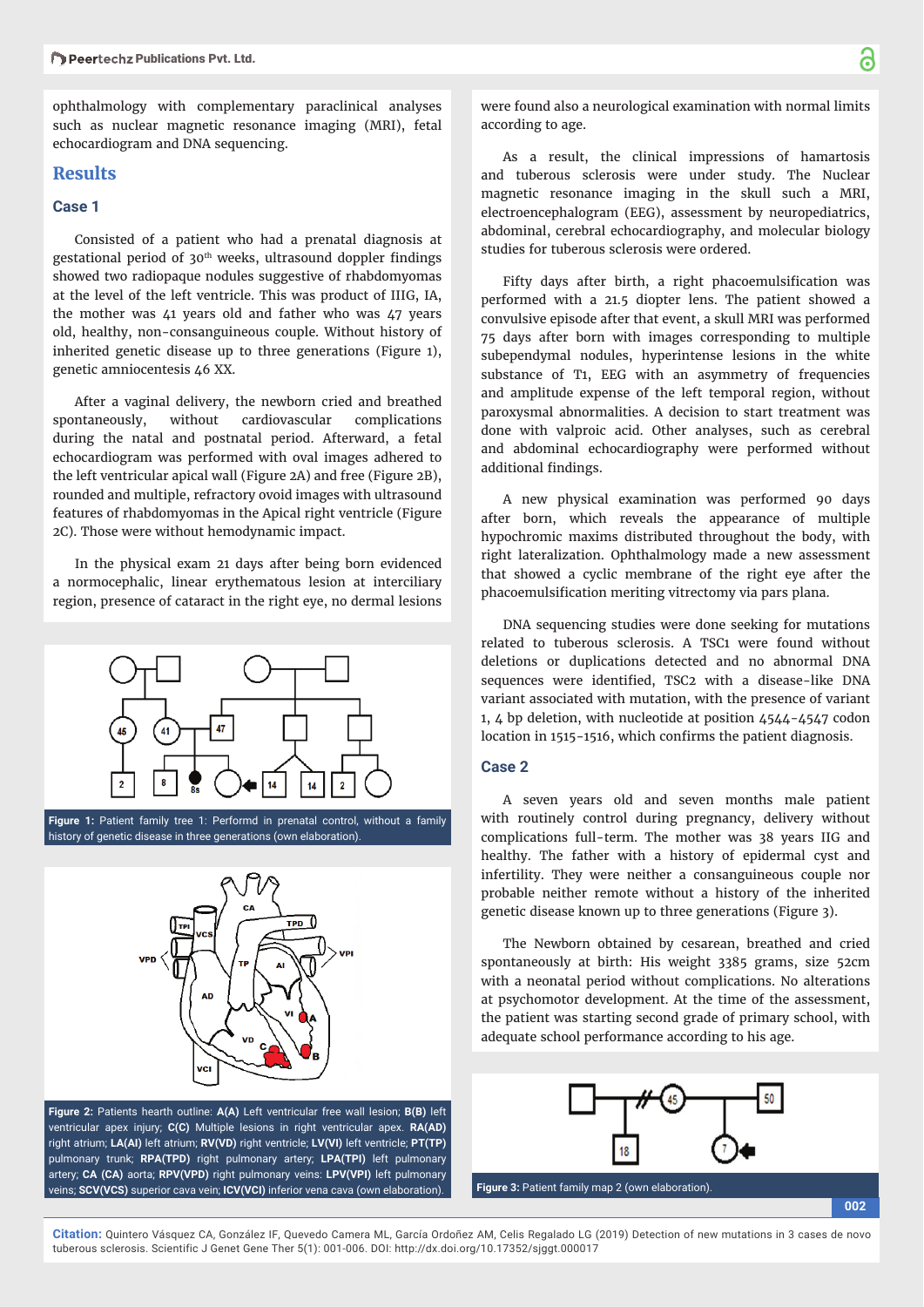Since birth, the patient showed hypochromic lesions with a progressive increase of their size and number. Due to this he has been evaluated by a dermatologist, who consider that the patient presents a tuberous sclerosis illness. The physical exam evidenced normocephalic phenotype with multiple hypochromic macules disseminated throughout the body, with neurological examination without alterations, according to his age.

The PCR amplification, a DNA sequencing study was performed, with evidence of IVS 6 alteration in the TSC1 gene, c.509-1G-> A, located at the IVS 6 junction site without additional mutations. Findings are compatible with the diagnosis of tuberous sclerosis complex.

#### **Case 3**

A 7 months old Male patient, who attended to the genetic consultation in order to be evaluated. It was a routinely control during the pregnancy with a full-term as a result of the first gestation (G1A0). Pregnancy was considered under high risk due to maternal hypothyroidism, on treatment over a 5 years prior to pregnancy. Healthy father. They were neither consanguineous couple nor likely remote, with no history of hereditary genetic disease known up to three generations (Figure 4), fetal echocardiogram at 33 weeks of pregnancy reported a structurally normal heart with evidence of supraventricular extra systoles.



Newborn obtained by cesarean by maternal decision. A patient who cried and breathed spontaneously at birth. Weight 3655 grams, size 52cm, without cardiovascular alterations during the neonatal period.

After 16 days of being born, a control echocardiogram was performed with evidence of multiple intracardiac rhabdomyomas without hemodynamic repercussions. Therefore, tuberous sclerosis was suspected and control assess performed by neuropediatrics who did not evidence neurological deficit. However, a brain NMR showed the presence of small nodules about the wall of the left lateral ventricle. In the other hand, ophthalmology assessment was performed without any compromise.

The patient's phenotype at the evaluation time had 46.5cm of head circumference, dolichocephaly, wide forehead, multiple hypochromic macules distributed throughout the body, hyperchromic macula in the left thigh, with neurological examination according to age. Consequently the diagnosis of Hamartosis was considered under study: Tuberous sclerosis type

I. Subsequently, a study of DNA sequencing of the TSC1 gene and deletion was carried out which showed in heterozygous patient alteration in exon 15 of the TSC1 gene c.1782\_1786delGGGCT, without exon deletion, and the diagnosis of tuberous sclerosis is confirmed.

#### **Discussion**

The Tuberous Sclerosis Complex is a disorder that results from mutations in the TSC1 genes (chromosome 9q34), consisting by 23 exons which encode proteins of 130 kDa and TSC2 (chromosome 16p13.3), forming 41 exons, covering 45Kb of DNA genomic and encodes 5.5Kb of mRNA [3,5,7-9]. The mutation in the TSC1 gene inactivates the hamartin protein, while the TSC2 gene disorder alters the function of the tuberin protein, tumor suppressors, which is widely distributed in the brain, kidney, heart among others [3,5-14].

Both proteins form a heterodimeric TSC complex which integrates the ascending signal inputs such as growth factors, cellular nutrients, energy levels, stress, oxygen, and cytokines, which are altered [1,8].

As a consequence of this modification of the TSC1 and TSC2 genes prevents the suppression of Rheb (Ras homologue enriched in the brain) that in its active state (together with guanosine triphosphate) stimulates mTORC1 (mammalian target of the rapamycin 1 complex) [12] and its activation conducts multi-faceted cascade events such as MARN translation control, glycolysis, lipid synthesis, the pentose phosphate pathway and de novo pyrimidine synthesis acting as an important growth factor, that triggers the uncontrolled production of hamartomas throughout the body [8].

The hamartomas growth in tuberous sclerosis requires the inactivation of both alleles of TSC1 or TSC2 [7,8]. This loss of heterozygosity is assumed to be caused by an independent somatic mutation, according to the Knudson hypothesis  $[7,8,11-14]$ .

A study of 325 individuals diagnosed with tuberous sclerosis identified that 50% of the patients presented a mutation in the TSC2 gene, 17% of the mutations were found in the TSC1 gene,  $4\%$  in unclassified variants and 29% without the identified mutation (INM) [15].

Patients affected by this pathology have a wide range of secondary clinical manifestations into the range of organs and systems affected by uncontrolled formation of hamartomas, such as skin, retina, kidneys, heart, lung and central nervous system [1-5,13]. The last one generates the highest morbidity and mortality with infantile spasms, intractable epilepsy, cognitive disability and autism being the most frequent, considering the fact that the characteristic features of the disease are not present from birth, and can manifest at different stages of life [3,5-7,10,16].

Despite the above mentioned, some patients have been found with the presence of lesions in a single organ or system, which sometimes make difficult the diagnosis and it should be done using molecular techniques [17].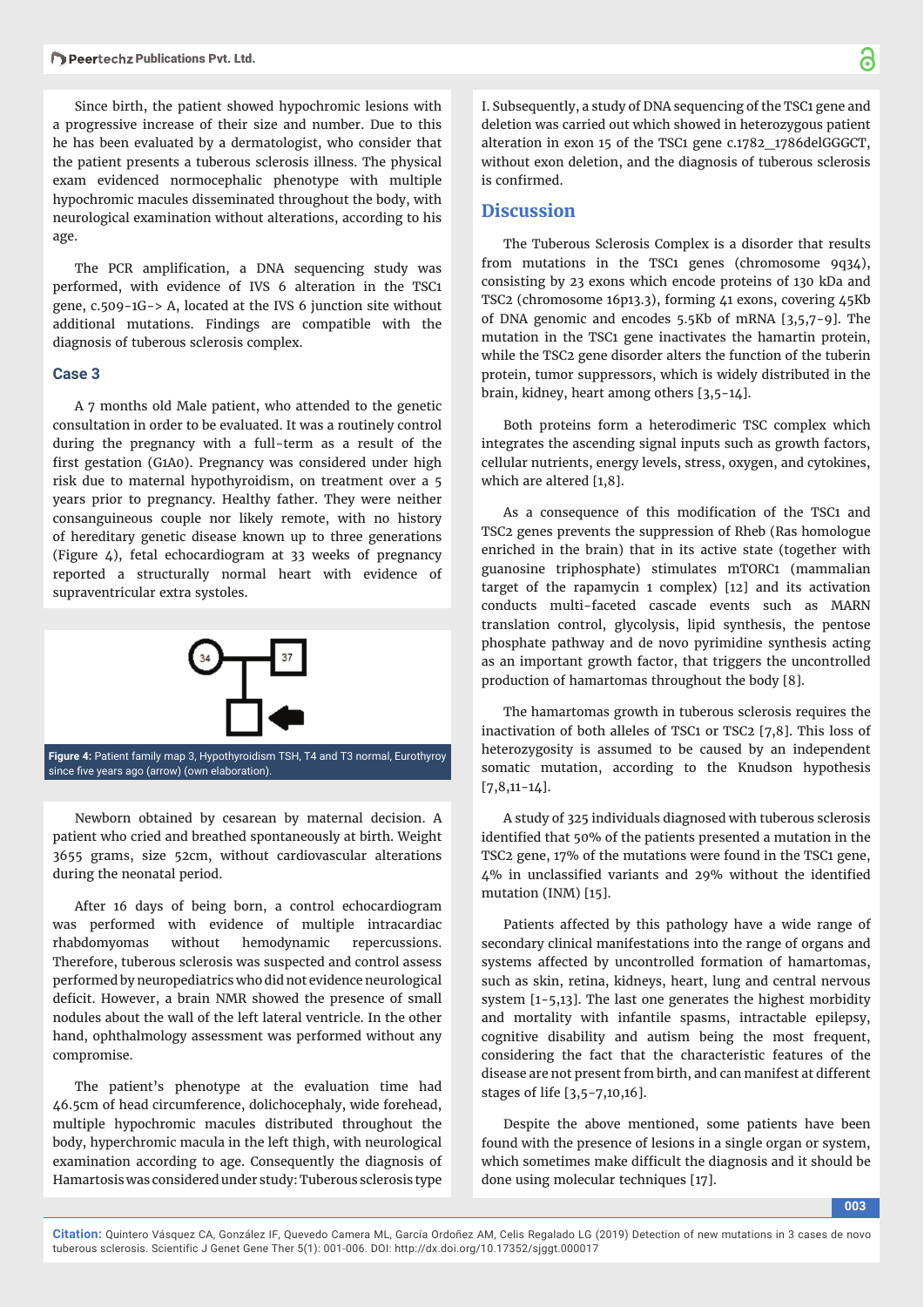The classic Vogt triad consists of the presence of angiofibromas, mental retardation and epilepsy. However, it is found only in 29% of the total patients [18,19]. Our patients had found lesions in the skin, brain, and heart, which, according to the literature the first two are the most frequent  $[1-7,10,16]$ and only in one of our cases, brain lesions are manifested and required pharmacological treatment.

Lesions that affect the cardiovascular system symptomatology may vary depending on the location and tumour size, being asymptomatic the majority of them [1,3,5,20,21]. These are secondary to the production of rhabdomyomas dependent on myocardial muscle fibers, and the diagnosis is made by echocardiography [19,22]. These lesions require invasive treatment for people with severe symptoms in the neonatal period when the tumor size is extreme [22,23].

The main cause of adults mortality with tuberous sclerosis are renal complications in 70 to 90% of adult patients which have multiple bilateral angiomyolipomas. This tumor, consists of abnormalities of the vessels, smooth muscle, and adipose tissue. It has an average growth of 3cm to 4cm every two years  $[4]$ .

The clinical diagnostic criteria established in the consensus conference of the tuberous sclerosis complex [24], are divided into major and minor criteria (Table 1), the diagnosis is made it with two major criteria or one major and two minor criteria. The suspicion of a probable case with major and minor criteria and a possible case with major criteria and two or more minor criteria [10,18,23,25].

| <b>Table 1:</b> Clinical diagnostic criteria for sclerosis [24].                                                                                                                                                                                                                                                                                                           |
|----------------------------------------------------------------------------------------------------------------------------------------------------------------------------------------------------------------------------------------------------------------------------------------------------------------------------------------------------------------------------|
| <b>Major Criteria</b>                                                                                                                                                                                                                                                                                                                                                      |
| Angiofibromas or plaque on the forehead<br>Nontraumatic periungual fibromas<br>Hypopigmented macules (3 or more)<br>Chagrin plate (connective tissue nevus)<br><b>Multiple Retinal Hamartomas</b><br>Cortical tuberosities<br>Subependymal nodules<br>Subependymal astrocytoma<br>Cardiac rhabdomyoma, single or multiple<br>Lymphangioleiomatosis<br>Renal angiomyolipoma |
| <b>Minor Criteria</b>                                                                                                                                                                                                                                                                                                                                                      |
| Multiple dental depressions<br>Polypoid Rectal Hamartoma<br>Bone cysts<br>Alterations in white substance migration<br>Gingival fibroids<br>Non-renal hamartomas<br>Achromic stains on the retina<br>Patch Hypopigmentation<br>Multiple renal cysts                                                                                                                         |
|                                                                                                                                                                                                                                                                                                                                                                            |

The final diagnosis is made it with the identification of genetic mutations in TSC1 and/or TSC2  $[1,2,5,22-24]$ , are different techniques for identifying them. The sequencing of the TSC2 gene allows mutations to be detected in 60%-70% of sporadic cases and in 50% of relatives, while mutations

are detected in the TSC1 gene in 15% and 30% of sporadic and familial cases. Other techniques such as MLP (Multi-Layer Protocol), FISH (Fluorescence in Situ Hybridization), or Southern blot are used when the analysis by sequencing is negative, which allows identifying mutations in 0.5% to 5% of the cases (two).

The goals of treatment for people with tuberous sclerosis are the same as for all people with a chronic multisystemic disease, to provide the best possible quality of life with the least number of complications of the underlying disease, the least number of adverse effects of the treatment and the least amount of medications [26] and that is why the treatment is started in all patients with a family history of 3 generations and looking for relatives who are in a possible risk [25].

Subsequently, the management should be focused according to the affected organs that each patient presents, however, cerebral, thoracoabdominal and EEG MRI must be performed. Moreover dermatologic, dentist and ophthalmology assess which should be performed periodically, to identify prematurely lesions and give the appropriate medical and surgical management [2,5,25].

If the patient has seizures, treatment should be initiated faster and aggressively, avoiding complications, vigabatrin has being the medication of choice, but it should be used with caution since it has demonstrated retinal toxicity, resulting in visual field defects or loss of visual acuity potentially irreversible in 30% to 40% of patients who use it. Therefore, systemic corticosteroids can be used as a second line of management, besides, lamotrigine or felbamate that may also be useful depending on the type of seizure and the treatment response [26].

However, the rate of epilepsy refractory to medical treatment in patients with tuberous sclerosis is 50%-80% [26,27]. For these patients, a ketogenic diet or carbohydrate restriction alone and vagus nerve stimulation could be an option [26-28].

Resection surgery for epileptogenic lesion (s) is another treatment option that should be considered for refractory epilepsy, due to it offers significant benefits minimizing or ending the seizures [26].

Dermatological lesions are not associated with a significant risk of malignant transformation, but treatment can be considered if it is considered necessary or desirable by patients for cosmetic reasons [26].

Facial angiofibromas can be treated with laser therapy, dermal abrasion, or surgical excision. Fibrous plaques, nail fibroids and Shagreen patches can be treated with laser or surgical therapy [26].

On the other hand, patients who have a systemic and progressive disease could have some benefits with other therapies such mTOR inhibitors; however the decision of taken these therapeutic options must be selected in some individual cases taken in consideration benefits and risks [11,29].

**004**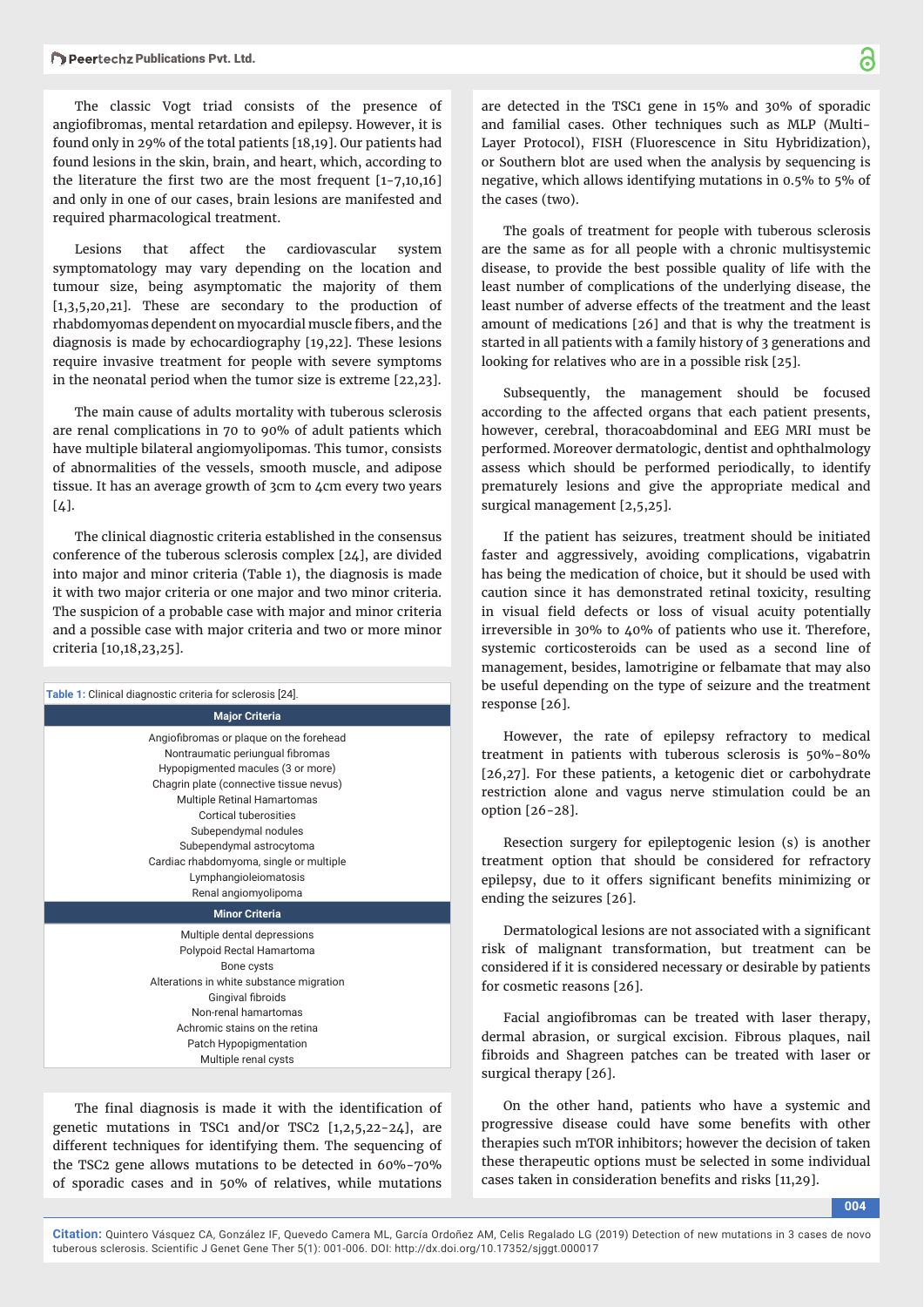The prognosis of patients is variable, and it depends on the clinical manifestations, progression, and hamartomas location. Patients who have not developed cerebral anatomical lesions and any neurological symptom by five years have a favorable intellectual prognostic [3] and cases with the presence of cardiac rhabdomyomas without significant neurological lesions [22,30,31]. However, a worse neurological prognosis of the mutations in TSC2 has been documented, with a higher percentage of drug-resistant epilepsy, more severe cognitive retardation, a higher frequency of behavioral disturbances and a greater load of NMR lesions, as well as other neuropsychiatric disorders [1,31] and in cases with association with Systemic Lupus Erythematosus [32,33].

Finally, it is concluded that the tuberous sclerosis complex is a rare entity in Latin America, multisystemic, of autosomal dominant etiology, whose initial diagnosis is clinical and the relevant studies must be carried out for diagnosis confirmation, and thus define the management guidelines therapeutic and preventive through a multidisciplinary team and be able to conclude genetic counseling and perform the calculation of recurrence risk in affected individuals.

## **References**

- 1. Monterio T, Garrido C, Pina S, Chorão R, Carrilho I, et al. (2014) Esclerosis tuberosa: caracterización clínica e intento de correlación fenotipo/genotipo. An Pediatr 81: 289-296. **Link:** http://bit.ly/2kIDjF1
- 2. Medina C, Carreño O, Vélez A, Lizcano LA, Ortiz LD, et al. (2012) Complejo esclerosis tuberosa. Acta Neurol colomb 28: 11-23. **Link:** http://bit.ly/2kb8Q20
- 3. Torres V, Contreras GA, Serrano N, Páez MC, Guzmán MC (2011) Complejo de la esclerosis tuberosa, revisión de tema y presentación de caso. Rev Asoc Colomb Dermatol 19: 76-81. **Link:** http://bit.ly/2lKdMvm
- 4. Padilla F, Mendizábal R, Ayala A, Acosta R, Melo G, et al. (2012) Esclerosis tuberosa. Arch Neurocien 17: 132-137. **Link:** http://bit.ly/2kgr42g
- 5. Moreno NB, Tamayo J, Moreno N, Materán M (2012) Complejo esclerosis tuberosa. A propósito de un caso. Arch Venez Pueric Pediatr 75: 121-125. **Link:** http://bit.ly/2khHHL0
- 6. Dragoumi P, O'Callaghan F, Zafeiriou DI (2018) Diagnosis of tuberous sclerosis complex in the fetus. Eur J Paediatr Neurol 22: 1027-1034. **Link:** http://bit.ly/2lIpjex
- 7. Mi CR, Wang H, Jiang H, Sun RP, Wang GX (2014) Mutation screening of TSC1 and TSC2 genes in Chinese Han children with tuberous sclerosis complex. Genetics Molecul Res 13: 2102-2106. **Link:** http://bit.ly/2khIifI
- 8. Dill P, Liang N, Pende M (2015) New insights into the pathophysiology of the tuberous sclerosis complex: Crosstalk of mTOR - and hippo -YAP pathways in cell growth. Rare Dis 3: e1016701. **Link:** http://bit.ly/2kGjgHe
- 9. Rosner M, Hanneder M, Siegel N, Valli A, Hengstschläger M (2008) The tuberous sclerosis gene products hamartin and tuberin are multifunctional proteins with a wide spectrum of interacting partners. Mutat Res 658: 234- 246. **Link:** http://bit.ly/2kd7X9b
- 10. Ebrahimi-Fakhari D, Meyer S, Vogt T, Pföhler C, Müller CSL (2017) Dermatological manifestations of tuberous sclerosis complex (TSC). J Dtsch Dermatol Ges 15: 695-700. **Link:** http://bit.ly/2lRBDcg
- 11. Lam HC, Nijmeh J, Henske EP (2017) New developments in the genetics and

pathogenesis of tumours in tuberous sclerosis complex. J Pathol 241: 219- 225. **Link:** http://bit.ly/2lQ2TIa

- 12. Cheng T (2012) Tuberous sclerosis complex: an update. Hong Kong J Dermatol Venereol 20: 61-67.
- 13. Narayanan V (2003) Tuberous Sclerosis Complex: Genetics to Pathogenesis. Pediatr Neurol 29: 404-409. **Link:** http://bit.ly/2kb9SLq
- 14. Curatolo P, Bombardieri R, Jozw S (2008) Tuberous sclerosis. Lancet 372: 657-668. **Link:** https://tinyurl.com/y2cjortk
- 15. Au KS, Williams AT, Roach ES, Batchelor L, Sparagana SP, et al. (2007) Genotype/phenotype correlation in 325 individuals referred for a diagnosis of tuberous sclerosis complex in the United States. Genet Med 9: 88-100. **Link:** http://bit.ly/2m7Dbix
- 16. Randle SC (2017) Tuberous Sclerosis Complex: A Review. Pediatr Ann 46: e166-e171. **Link:** http://bit.ly/2kGXVgS
- 17. Falsafi P, Taghavi-Zenouz A, Khorshidi-Khiyavi R, Nezami N, Asghari M (2015) A Case of Tuberous Sclerosis Without Multiorgan Involvement. Glob J Health Sci 7: 124-131. **Link:** http://bit.ly/2lPzoqg
- 18. Fernandez M, Boixeda P, Anaya MJ, Belmar P, Jaén P (2009) Esclerosis tuberosa. Hallazgos clínicos en 67 pacientes. Actas Dermosifiliogr 100: 596-601. **Link:** http://bit.ly/2meljCT
- 19. Fernández O, Gómez A, Sardiñaz N (1999) Esclerosis tuberosa. Revisión. Revista Cubana Pediatría 71: 160-167.
- 20. Lizárraga SL, Zárate P, Bobadilla A, Melgoza ME (2010) Rabdomiomas intracardiacos múltiples en un neonato con esclerosis tuberosa. Informe de un caso. Acta Pediátr d Méx 31: 153-157. **Link:** http://bit.ly/2k8KINs
- 21. Orlova KA, Crino PB (2010) The tuberous sclerosis complex. Ann N Y Acad Sci 1184: 87-105. **Link:** http://bit.ly/2lPB1Eo
- 22. Hinton RB, Prakash A, Romp RL, Krueger DA, Knilans TK (2014) Cardiovascular Manifestations of Tuberous Sclerosis Complex and Summary of the Revised Diagnostic Criteria and Surveillance and Management Recommendations from the International Tuberous Sclerosis Consensus Group. J Am Heart Assoc 3: 1-11. **Link:** http://bit.ly/2kcA5Jx
- 23. Jiménez S, Benito F, Sanchez C (2000) Rabdomiomas cardíacos en la esclerosis tuberosa: manifestaciones clínicas y evolución de 18 casos diagnosticados en la infancia. An Pediatr 52: 36-40. **Link:** https://tinyurl.com/y6q3ezgz
- 24. Northrup H, Krueger DA (2013) Tuberous Sclerosis Complex Diagnostic Criteria Update: Recommendations of the 2012 International Tuberous Sclerosis Complex Consensus Conference. Pediatr Neurol 49: 243-254. **Link:** http://bit.ly/2khKJim
- 25. Krueger DA, Northrup H (2013) Tuberous Sclerosis Complex Surveillance and Management: Recommendations of the 2012 International Tuberous Sclerosis Complex Consensus Conference. Pediatr Neurol 49: 255-265. **Link:** http://bit.ly/2khL84m
- 26. (2011) Tuberous Sclerosis aliance, Diagnosis, screening and clinical care of individuals with tuberous sclerosis complex.
- 27. Rabito MJ, Kaye AD (2014) Tuberous Sclerosis Complex: Perioperative Considerations. Ochsner J 14: 229-239. **Link:** http://bit.ly/2lREguE
- 28. Garcia-Penas JJ (2018) Epilepsy, cognition and ketogenic diet. Rev Neurol 66: S71-S75. **Link:** http://bit.ly/2kgyGBV
- 29. Park S, Lee EJ, Eom S, Kang HC, Lee JS, et al. (2017) Ketogenic diet for the management of epilepsy associated with tuberous sclerosis complex in children. J Epilepsy Res 7: 45-49. **Link:** http://bit.ly/2kIkq4T

**005**

**Citation:** Quintero Vásquez CA, González IF, Quevedo Camera ML, García Ordoñez AM, Celis Regalado LG (2019) Detection of new mutations in 3 cases de novo tuberous sclerosis. Scientific J Genet Gene Ther 5(1): 001-006. DOI: http://dx.doi.org/10.17352/sjggt.000017